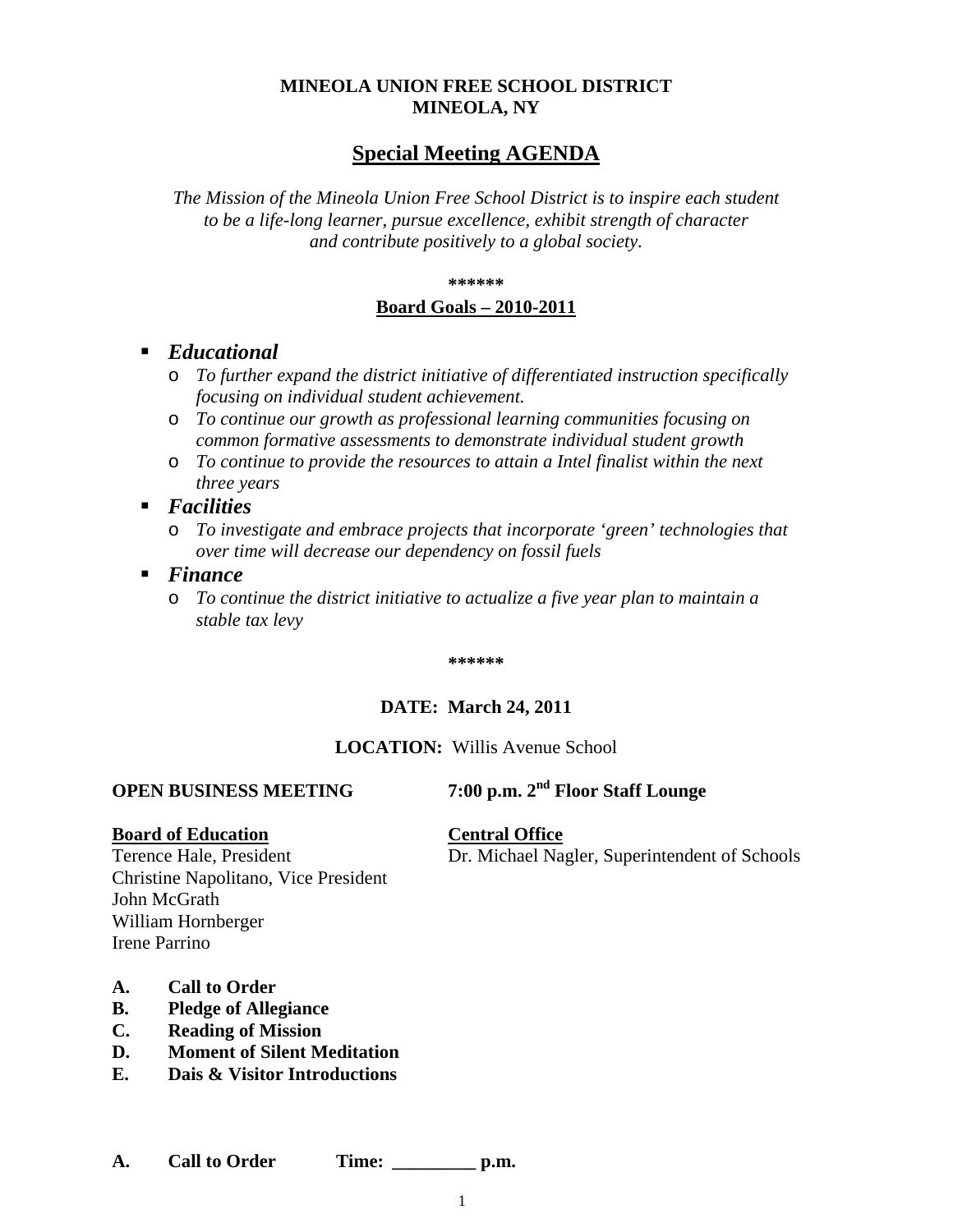## **1. Appointment of District Clerk Pro Tem**

**RESOLUTION #62 – BE IT RESOLVED** that the Board of Education appoints Michael Nagler as District Clerk Pro Tem for this meeting of the Board of Education.

| <b>Motion:</b><br>Second: |     |  |
|---------------------------|-----|--|
| Yes:                      | No: |  |
|                           |     |  |
|                           |     |  |
| Passed:                   |     |  |

### **2. Acceptance of contract for traffic study**

**RESOLUTION #63 – BE IT RESOLVED** that the Board of Education approves the contract between the Mineola Union Free School District and VHB Engineering, Surveying and Landscape Architecture, P.C. for a traffic study in connection with the proposed lease of Cross Street Elementary School to Solomon Schecter Day School.

| <b>Motion:</b><br>Second: |                                            |     |  |
|---------------------------|--------------------------------------------|-----|--|
| Yes:                      |                                            | No: |  |
|                           |                                            |     |  |
|                           |                                            |     |  |
|                           |                                            |     |  |
| Passed:                   |                                            |     |  |
|                           | <b>Executive Session</b> Time: ______ p.m. |     |  |
| <b>Motion:</b><br>Second: |                                            |     |  |
| Yes:                      |                                            | No: |  |
|                           |                                            |     |  |
|                           |                                            |     |  |
|                           |                                            |     |  |
| Passed:                   |                                            |     |  |
| <b>Adjournment</b>        | Time: ________ p.m.                        |     |  |